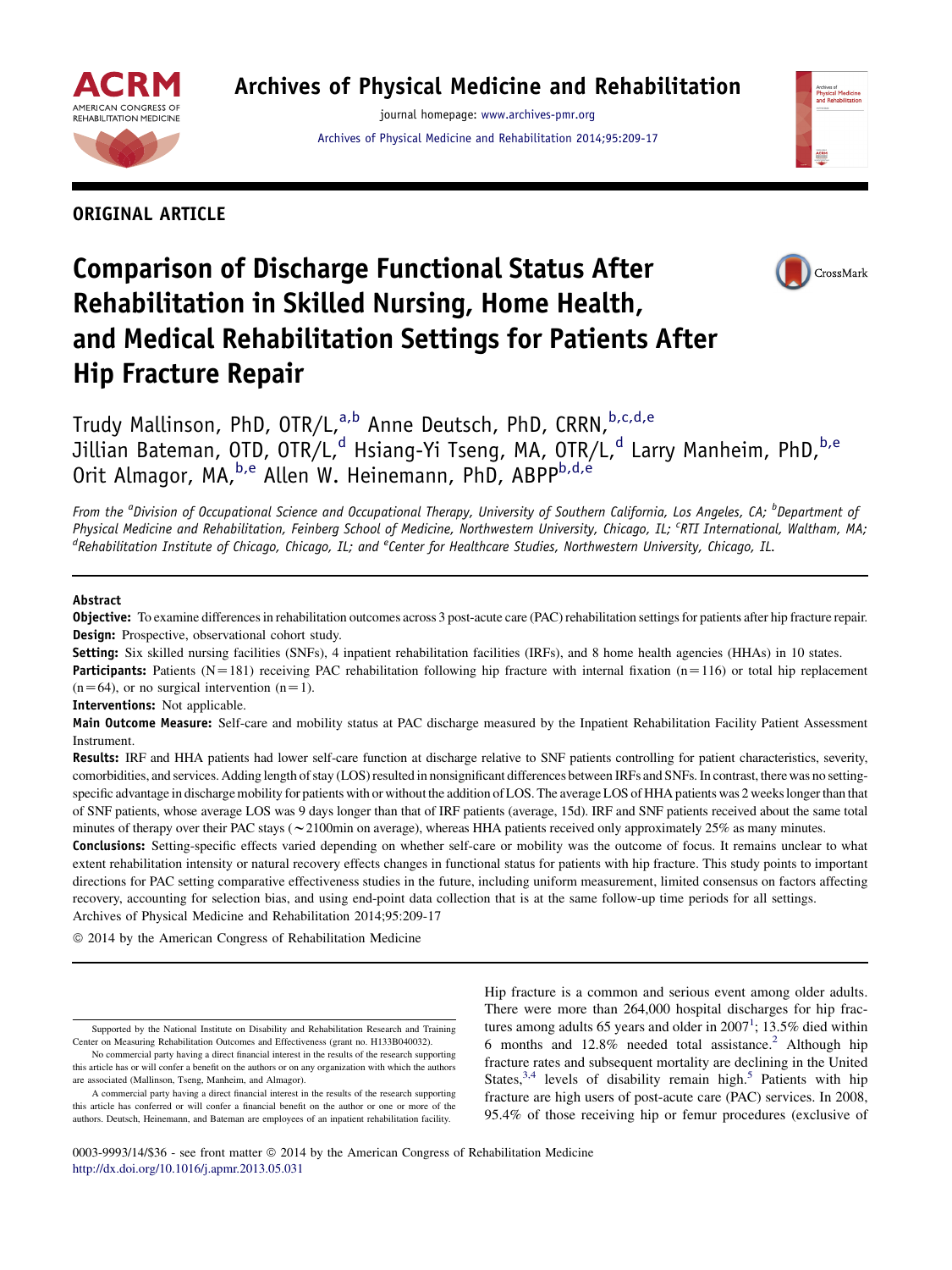joint replacement procedures) received PAC services.<sup>[6](#page-7-0)</sup> On average, patients made 3.5 care transitions among PAC providers after acute hospital discharge.<sup>7</sup> Yet evidence supporting which PAC rehabilitation services maximize functional outcomes for which patients following hip fracture repair remains limited.

Where patients with hip fracture receive rehabilitation services depends on multiple factors including the availability of providers, hospital relations, bed availability, physician referral patterns, patient preferences, and availability of family support.<sup>[8](#page-7-0)</sup> Most patients with hip fracture have access to skilled nursing facility (SNF) and home health agency (HHA) services, and many live in areas with access to inpatient rehabilitation facilities (IRFs).<sup>[9](#page-7-0)</sup> All PAC settings provide rehabilitation services but with varying therapy intensity and degrees of medical support.

There is limited evidence regarding the comparative effectiveness of PAC settings for these patients. Studies completed before the implementation of the Prospective Payment System found no advantage for patients with hip fracture admitted to IRFs versus SNFs in function at discharge<sup>[10](#page-7-0)</sup> or the number of daily activities recovered at 6 months<sup>[11](#page-7-0)</sup> but did find an advantage for IRF and HHA patients compared with SNF patients for function at 6 weeks postdischarge.<sup>12</sup>

Studies are also equivocal after the implementation of PAC Prospective Payment System. Munin et al<sup>[13-15](#page-7-0)</sup> reported an advantage in recovery of function for patients admitted to IRFs versus SNFs. However, 2 of these studies were small and conducted at a single provider. A study using Medicare data<sup>8</sup> found an advantage for SNF patients compared with IRF patients for mortality and return to the community but did not examine functional status. An analysis of patients with a joint replacement following hip fracture<sup>16</sup> compared function over the entire PAC episode for patients who initiated care in an IRF or SNF; investigators found a disadvantage for all SNF-initiated and IRF+SNF patterns of services versus IRF+HHA. However, this study did not examine episodes that started with HHA.

This study builds on previous research by examining changes in self-care and mobility following rehabilitation across 3 PAC settings and includes geographically diverse providers. The goal was to examine differences in outcomes across 3 PAC settings for patients with hip fracture. Study questions were as follows:

- 1. How do patients with hip fracture vary on key demographic and clinical factors at admission across PAC settings?
- 2. How are self-care and mobility function at discharge related to the type of PAC provider, after controlling for patient demographic, function, and clinical characteristics at baseline, and time from surgery?

#### Methods

#### Study design

We recruited 4 IRFs, 6 SNFs, and 8 HHAs for this prospective cohort study. We recruited patients from December 2005 through

List of abbreviations: HHA home health agency IRF inpatient rehabilitation facility LOS length of stay OT occupational therapy PAC post-acute care SNF skilled nursing facility

March 2010. The institutional review boards of Northwestern University and each of the providers approved the study. A study nurse obtained consent from patients; next of kin or a legally authorized representative provided consent for patients with cognitive impairments. We described the facilities, patient selec-tion, and data collection procedures in an earlier report.<sup>[17](#page-7-0)</sup>

#### Facilities

We recruited facilities from Listserv postings and referrals from colleagues. Facilities were mostly in Eastern and Midwestern regions. We sought facilities that had sufficient volume to complete data collection in a timely manner.

#### Patient selection

Eligibility criteria were as follows: 1) admission to PAC following surgery for a hip fracture including both open-reduction internal fixation or total joint replacement, 2) age 65 years or older, 3) Medicare fee-for-service as the primary insurance, 4) admission directly from an acute care hospital, and 5) receipt of rehabilitation services including at least physical therapy or occupational therapy (OT). Two additional criteria $-6$ ) receipt of PAC services since acute care hospital discharge and 7) Medicare managed care as a primary payer—were also added to facilitate patient recruitment. Our revised criteria included HHA patients who received care at an IRF or SNF after acute care discharge. We recruited 191 patients. Two patients were excluded because of incorrect procedures, and 8 subjects were readmitted to acute care for more than 48 hours (SNF:5; HHA:3). A final sample of 181 patients is reported (SNF:69; IRF:78; HHA:34).

#### Patient characteristics

We extracted information on demographics (sex, race, and age), social support (marital status, living location, and living situation), time from surgery, type of surgical repair, number of comorbidities, and bowel and bladder continence. We documented specific comorbidities that may affect patients' ability to engage in and benefit from rehabilitation, specifically, obesity, visual impair-ment, anemia,<sup>[18](#page-7-0)</sup> diabetes,<sup>[19](#page-7-0)</sup> pressure ulcers,<sup>20</sup> mood disorders,<sup>[21](#page-7-0)</sup> and cognitive skills (short- and long-term memory, daily decision making) using the Minimum Data Set 2.0 items. We recoded memory items dichotomously, indicating the presence or absence of memory problems. We also dichotomized decision making and bowel and bladder continence as independent or not. Nurses extracted up to 10 comorbidities from the medical record.

#### Therapy measures

Nurses documented the PAC length of stay (LOS), the number of minutes of each therapy documented in the medical record, and discharge destination. We calculated days from surgery as the number of days from acute hospital admission to PAC admission. We collected data on the receipt of OT, physical therapy, speech language pathology, psychology, and other disciplines. Number of therapy days is the number of days a patient received therapy from that discipline. Total therapy minutes is the sum of therapy minutes received from all disciplines. Discipline intensity is defined as discipline-specific therapy minutes divided by the number of days on which that therapy occurred. We calculated an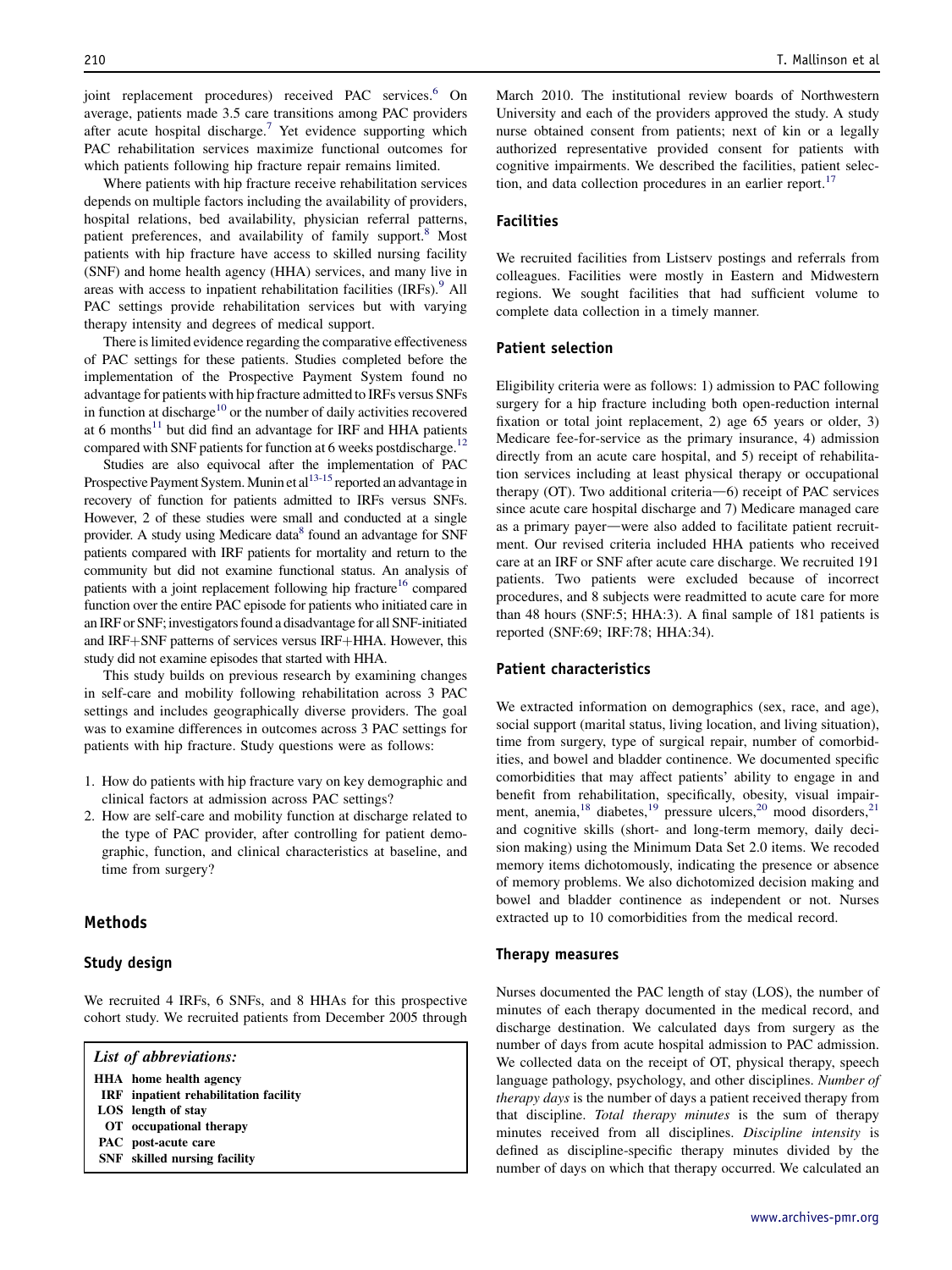indicator of the intensity of therapy across all disciplines for the entire stay, *overall therapy intensity*, as total therapy minutes divided by the LOS.

#### Functional status

Functional status was collected by nurses to avoid rater severity differences between nurses and therapists.<sup>[22](#page-7-0)</sup> Nurses recorded the most dependent functional performance in the first 48 hours and the last 48 hours of each PAC stay using the Inpatient Rehabilitation Facility Patient Assessment Instrument/FIM instrument. The Inpatient Rehabilitation Facility Patient Assessment Instrument includes 18 FIM items, rated on a 7-point rating scale, which describe the level of assistance in self-care, sphincter control, mobility, communication, and social cognition. We used Rasch analysis<sup>[23,24](#page-7-0)</sup> to obtain separate self-care and mobility measures<sup>[17,25](#page-7-0)</sup> using Winsteps software v.  $3.6.9<sup>a</sup>$  Rasch measures were transformed to match the raw score range to enhance interpretability; self-care Rasch measures range from 6 to 42, and the mobility Rasch measures range from 7 to 49.

#### Statistical analysis

We used Stata version  $11.0<sup>b</sup>$  to compare patient characteristics across PAC settings; we examined differences in proportions of categorical variables with chi-square tests and continuous variables with analysis of variance. We used hierarchical linear regression<sup>[26](#page-7-0)</sup> to examine the effect of setting on functional outcomes while controlling for demographic characteristics, function at admission, condition severity, and service utilization. We computed separate models for self-care and mobility. Our primary aim was to test for statistically significant differences in the post-acute rehabilitation setting coefficients. We include a number of demographic and health factors to control for selection differences in patients across settings that might have an impact on functional outcomes. However, because of the large number of variables in the models, the significance of the coefficients may be overstated. We therefore retested statistically significant PAC setting coefficients for significance using Bonferroni adjustments. Because LOS, total therapy minutes, and therapy intensity are factors that distinguish the PAC settings, controlling for these variables in our models could conceal some of the setting-specific differences we are aiming to detect. However, we report the additional effect of LOS (step 6) on the final model (step 5) for both the self-care and mobility regression models. We examined but do not report the additional effect of total number of therapy minutes on the final model, because it did not have a significant effect on the PAC setting coefficients.

We observed multicollinearity when self-care and mobility at admission were included in the same model. Consequently, we excluded admission mobility in the self-care models and admission self-care in the mobility models. We also examined the limitation of conducting this type of model, that is, including baseline selfcare in models of self-care at discharge because of concerns with regression to the mean.<sup>[27](#page-8-0)</sup> We found no difference in results between this or residualized gain score approaches, and so present the results of the more parsimonious hierarchical regression.

#### Results

[Table 1](#page-3-0) presents the patient characteristics by PAC provider; 64% had surgery with internal fixation and 36% had a total hip replacement. Most patients were white, female, and lived at home before admission to the acute care hospital. Across settings, patients were similar in demographic and health conditions. Key significant differences by setting at admission included the following: SNF patients were older on average and more likely to have pressure ulcers and cognitive limitations. IRF patients had the most comorbid conditions, particularly anemia. HHA patients were younger, had the fewest comorbid conditions, had few cognitive problems, and had higher levels of self-care and mobility function.

[Table 2](#page-4-0) presents patients' service utilization, LOS, therapy minutes, and discharge location by provider type. Time from surgery until PAC admission was highest for HHA patients, but this is due to our decision to relax inclusion criteria for this setting; half of the HHA patients had received PAC before the use of HHA care. For patients admitted directly to HHA care, the average time from surgery was 6.5 days and for those with prior PAC use, the average time from surgery was 17.2 days. IRF patients had a significantly shorter  $LOS(15\pm5d)$  than did both SNF  $(28\pm 14d)$  and HHA  $(32\pm 19d)$  patients. SNF and IRF patients received significantly more total therapy minutes than did HHA patients. Consequently, IRF patients had the greatest therapy intensity (139±23min/d) compared with SNF patients  $(79\pm23\text{min/d})$  and HHA patients  $(17\pm7\text{min/d})$ . All patients received physical therapy; 9 SNF (13%) and 15 IRF (19%) patients received speech-language therapy. All IRF and SNF patients received OT, but only 15 (44%) HHA patients did. SNF and IRF patients received therapy services on most days of the stay. HHA patients received therapy on less than a third of the days.

For both the SNF and IRF settings, 73% of the patients were discharged home. Of the 50 SNF patients discharged home, 45 received additional PAC services while 55 of 57 IRF patients discharged home received additional PAC services including HHA and outpatient services. For HHAs, 11 (32%) patients went on to use outpatient services and almost all of these had received PAC services before the HHA stay. Of the SNF patients, 11 (16%) were discharged to a nursing facility; no IRF or HHA patient was discharged to a nursing facility.

[Table 3](#page-5-0) presents the unadjusted mean mobility and self-care measures at discharge by setting and the unadjusted functional change from admission to discharge. There were significant differences among settings for self-care function at admission  $(F_{2,178}=21.8; P<.001)$  and discharge  $(F_{2,178}=5.4; P<.005)$ and for mobility function at admission ( $F_{2,178}$ =27.5; P<.001) and discharge ( $F_{2,178}$ =13.6; P<.001). In each of these analyses, HHA patients were significantly more independent than were SNF and IRF patients (Tukey's honestly significant difference).

For the hierarchical regression self-care model [\(table 4](#page-5-0)), setting alone, without adjustment for covariates, explains 6% of the variance, with patients in HHA settings having significantly better self-care at discharge than did those in the SNF setting. Adding demographic characteristics accounts for little additional variance. In the final model, short-term memory problems and diabetes are associated with worse self-care function at discharge. In the final model (step 5), both the IRF and HHA setting indicators are significant and negative relative to SNF, indicating lower self-care function at discharge. After controlling for LOS (step 6), the IRF setting indicator is nonsignificant relative to the SNF setting while the HHA indicator remains significant and negative.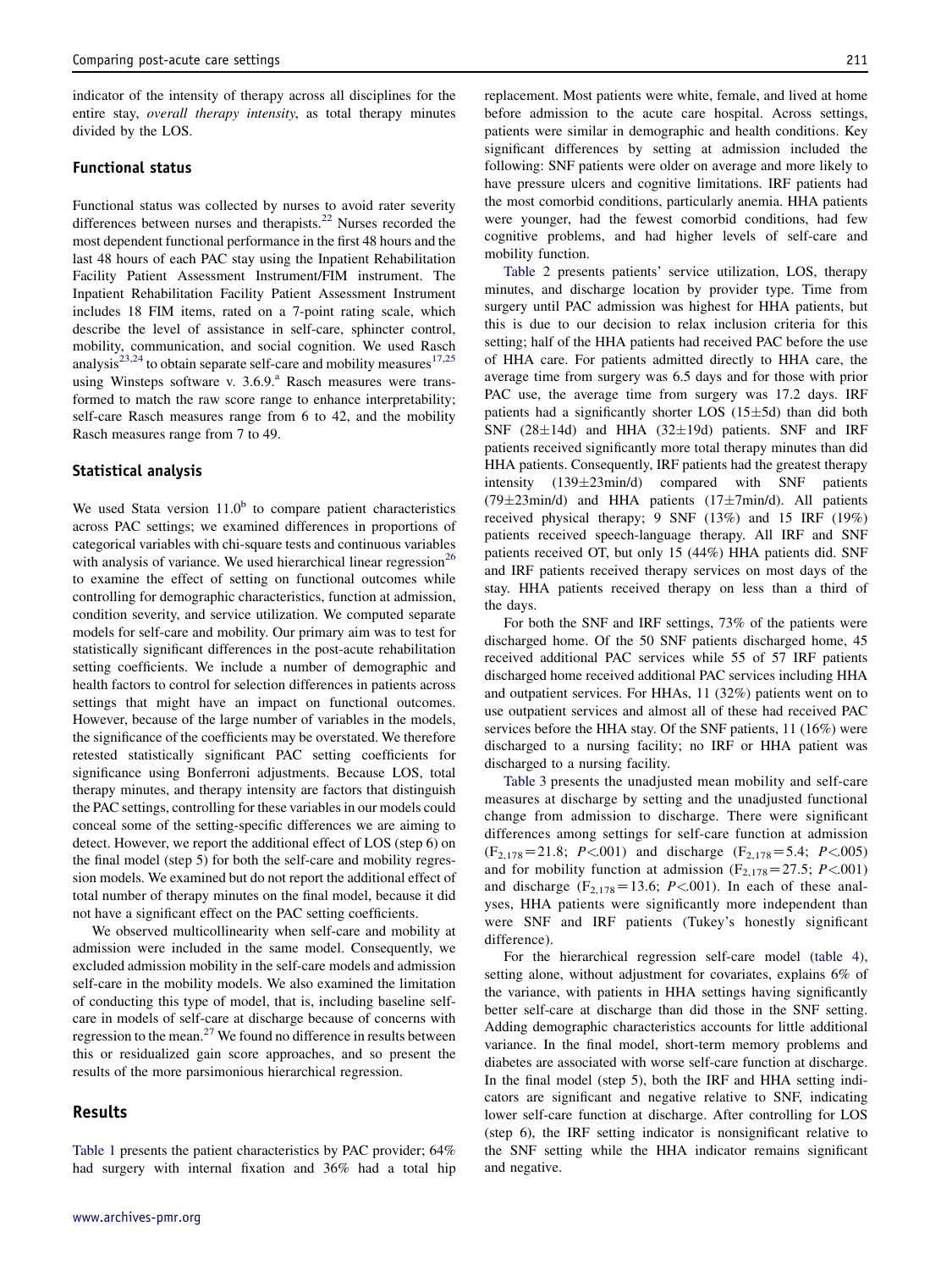<span id="page-3-0"></span>212 T. Mallinson et al

Table 1 Demographic characteristics, health conditions, and functional status at admission

| Type of PAC Facility                      | SNF $(n=69)$   | IRF $(n=78)$   | HHA $(n=34)$   |
|-------------------------------------------|----------------|----------------|----------------|
| Patient demographics                      |                |                |                |
| Sex                                       |                |                |                |
| Women                                     | 51 (73.9)      | 47(60.3)       | 20 (58.8)      |
| Men                                       | 18(26.1)       | 31(39.7)       | 14 (41.2)      |
| Race                                      |                |                |                |
| White                                     | 68 (98.6)      | 77 (98.7)      | 34 (100.0)     |
| <b>Other</b>                              | 1(1.5)         | 1(1.3)         | <b>ND</b>      |
| Marital status                            |                |                |                |
| Single                                    | 1(1.5)         | 5(6.4)         | <b>ND</b>      |
| Married/partnered                         | 24 (34.8)      | 33(42.3)       | 19(55.9)       |
| Widowed                                   | 38 (55.1)      | 32(41.0)       | 14 (41.2)      |
| Separated/divorced                        | 5(7.3)         | 6(7.7)         | 1(2.9)         |
| Missing                                   | 1(1.5)         | 2(2.6)         | <b>ND</b>      |
| Living location before the episode        |                |                |                |
| Home                                      | 53 (76.8)      | 70 (89.7)      | 31 (91.2)      |
| Board & care (assisted living)            | 9(13.0)        | 6(7.7)         | 2(5.9)         |
| Nursing home resident                     | 3(4.4)         | <b>ND</b>      | <b>ND</b>      |
| <b>Other</b>                              | 3(4.4)         | 1(1.3)         | 1(2.9)         |
| Missing                                   | 1(1.5)         | 1(1.3)         | <b>ND</b>      |
| Living situation                          |                |                |                |
| Lives alone                               | 35(50.7)       | 32(41.0)       | 11 (32.4)      |
| Lives with others                         | 34 (49.3)      | 46 (59.0)      | 23(67.7)       |
| Age $(y)$ *                               | $83.4 \pm 7.6$ | $80.7 \pm 7.0$ | 79.4±7.2       |
| Health conditions at admission            |                |                |                |
| Type of surgery                           |                |                |                |
| Hip fracture with internal fixation       | 41 (59.2)      | 50(64.1)       | 25(73.5)       |
| Hip fracture with total joint replacement | 28 (40.6)      | 28 (35.9)      | 8(23.5)        |
| No surgical intervention                  | <b>ND</b>      | <b>ND</b>      | 1(3.5)         |
| No. of comorbid conditions*               | $6.9 + 2.4$    | $8.6 \pm 2.2$  | $4.0 \pm 2.0$  |
| Mood disorder                             | 13(18.8)       | 10(12.8)       | 3(8.8)         |
| Diabetes mellitus                         | 13 (18.8)      | 17(21.8)       | 8(23.5)        |
| Pressure ulcer*                           | 10(14.5)       | 5(6.4)         | <b>ND</b>      |
| Anemia <sup>*</sup>                       | 20(28.9)       | 40(51.3)       | 2(5.9)         |
| Impaired vision, MDS 2.0                  | 13(18.8)       | 21(26.9)       | 4(11.8)        |
| Cognition status, <sup>†</sup> MDS 2.0    |                |                |                |
| Problems with short-term memory*          | 25(36.2)       | 10(12.8)       | 6(17.7)        |
| Problems with long-term memory            | 8(11.6)        | 3(3.9)         | 5(14.7)        |
| Problems with daily decision making*      | 41 (59.4)      | 22(28.2)       | 6(17.7)        |
| Bladder continence, MDS 2.0               |                |                |                |
| Incontinent                               | 20 (29.0)      | 17(21.8)       | 8(23.5)        |
| Bowel continence, MDS 2.0                 |                |                |                |
| Incontinent                               | 12(17.4)       | 11(14.1)       | 4(11.8)        |
| Functional status at admission            |                |                |                |
| Self-care, IRF-PAI* <sup>†</sup>          | $21.6 \pm 4.4$ | $22.6 \pm 2.2$ | $27.1 \pm 6.0$ |
| Mobility, IRF-PAI* <sup>†</sup>           | $15.2 \pm 2.8$ | $15.4 \pm 3.1$ | $20.2 \pm 5.1$ |
|                                           |                |                |                |

<code>NOTE</code>. Values are expressed as <code>n</code> (%) or mean  $\pm$  SD. Chi-square tests or analyses of variance are used for categorical and continuous variables, respectively.

Abbreviations: IRF-PAI, Inpatient Rehabilitation Facility Patient Assessment Instrument; MDS, Minimum Data Set; ND, no data.

Significant values ( $P$ <.05).

 $^{\dagger}$  Self-care and mobility data are from the IRF-PAI: Self-care (6 items: eat, groom, bath, toilet, upper body, lower body dressing), mobility (7 items: bed transfer, toilet transfer, stairs, tub transfer, shower transfer, walking, wheeling). Rasch analysis was used to convert raw self-care and mobility scores to interval-level measures. Rasch measures were set to match the raw score range for each scale; therefore, self-care measures range from 6 to 42 and mobility measures from 7 to 49, with higher scores indicating more independent function. Cognitive function and bladder/bowel continence data are from the MDS 2.0.

For mobility at discharge [\(table 5](#page-6-0)), setting alone explains 14% of the variance. In the final model (step 5), PAC setting indicators are not significant. In step 6, after the addition of LOS, the model coefficients remained essentially unchanged. PAC setting coefficients remained significant after Bonferroni adjustments for multiple tests.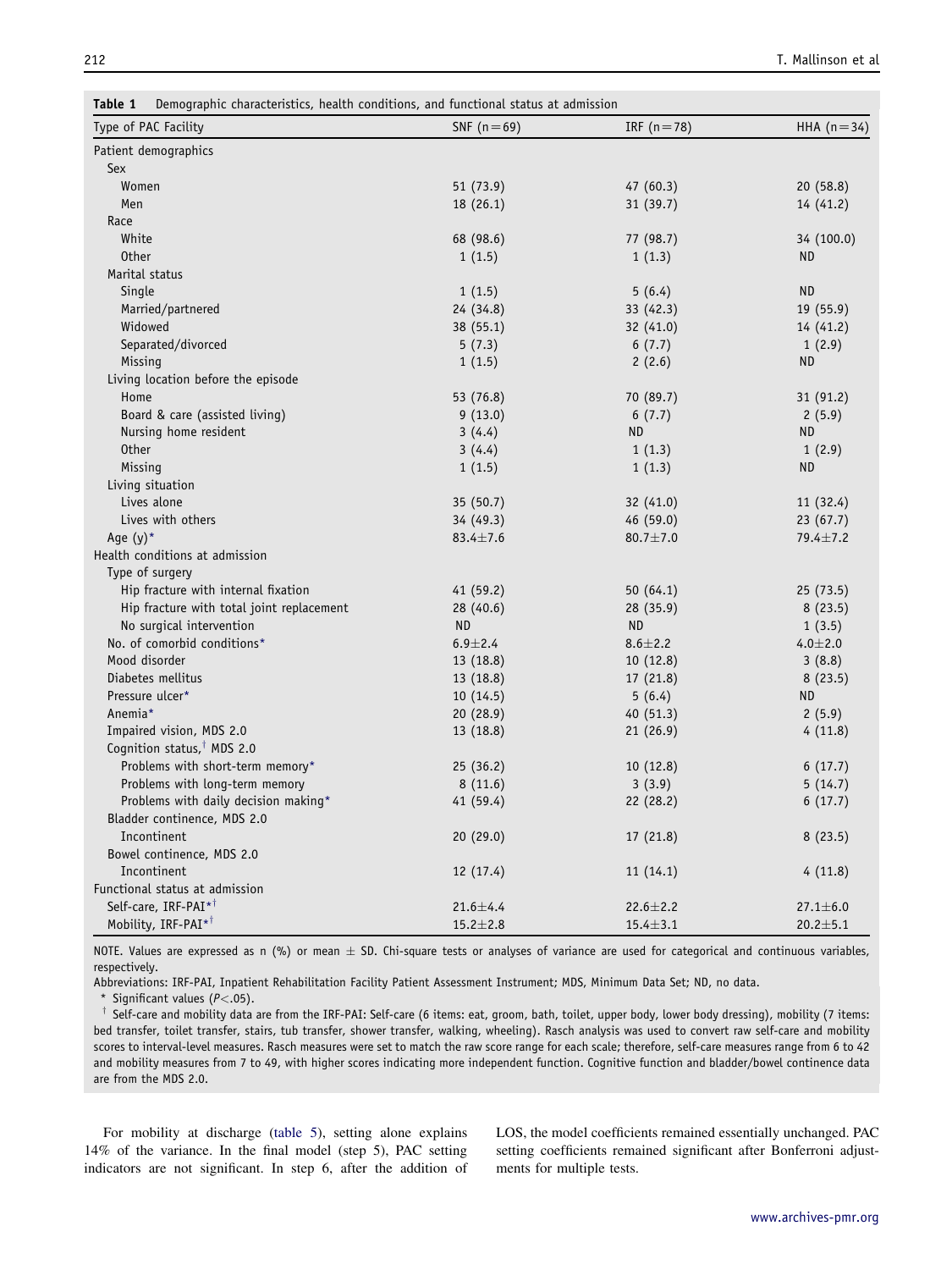<span id="page-4-0"></span>Table 2 Service utilization, therapy minutes, therapy intensity, and discharge location

| Type of PAC Facility                              | SNF $(n=69)$     |                | IRF $(n=78)$    |                | HHA $(n=34)$  |              |
|---------------------------------------------------|------------------|----------------|-----------------|----------------|---------------|--------------|
| Service utilization                               |                  |                |                 |                |               |              |
| Prior PAC use (%)                                 | <b>ND</b>        |                | <b>ND</b>       |                | 19 (55.9)     |              |
| Time from onset (d)                               | 6.3(5.3)         | 6.4(4.5)       |                 |                | 13.2(9.3)     |              |
| LOS(d)                                            | 27.7 (13.8)      |                | 15.1(5.4)       |                | 31.7(18.7)    |              |
| Number of therapy days                            |                  | n              |                 | n              |               | n            |
| 0T                                                | 19.4(9.7)        | 69             | 11.8(4.8)       | 78             | 5.2(3.9)      | 15           |
| PT                                                | 21.1(10.3)       | 69             | 12.3(4.6)       | 78             | 9.3(6.2)      | 34           |
| <b>SLP</b>                                        | 9.4(6.2)         | 9              | 8.8(6.1)        | 15             | <b>ND</b>     | $\mathbf 0$  |
| Resp.                                             | 5.5(4.5)         | $\overline{c}$ | 11.9(5.0)       | 14             | <b>ND</b>     | $\mathbf 0$  |
| Psych.                                            | $1.0(-)$         | $\mathbf{1}$   | 1.3(1.0)        | 31             | <b>ND</b>     | $\mathbf 0$  |
| <b>Other</b>                                      | 1.7(1.2)         | 3              | 1.0(0.0)        | $\overline{3}$ | <b>ND</b>     | $\mathbf 0$  |
| Therapy minutes                                   |                  | n              |                 | n              |               | $\mathsf{n}$ |
| 0T                                                | 914.3 (480.7)    | 69             | 888.0 (343.4)   | 78             | 268.6 (215.1) | 15           |
| PT                                                | 1,084.5 (555.0)  | 69             | 1,006.2 (374.8) | 78             | 448.4 (318.7) | 34           |
| <b>SLP</b>                                        | 883.9 (512.3)    | 9              | 496.0 (383.4)   | 15             | <b>ND</b>     | $\mathbf 0$  |
| Resp.                                             | 322.5 (413.7)    | $\overline{c}$ | 399.6 (272.8)   | 14             | <b>ND</b>     | $\mathbf 0$  |
| Psych.                                            | $60.0(-)$        | $\mathbf{1}$   | 73.6(33.8)      | 31             | <b>ND</b>     | $\mathbf 0$  |
| <b>Other</b>                                      | 30.0(26.0)       | 3              | 25.0(8.7)       | $\overline{3}$ | <b>ND</b>     | $\mathbf 0$  |
| Total                                             | 2,125.5 (1246.1) | 69             | 2,091.4 (824.0) | 78             | 566.9 (469.9) | 34           |
| Discipline intensity (minutes per therapy day)    |                  |                |                 |                |               |              |
| 0T                                                | 47.8 (14.2)      | 69             | 77.1(12.7)      | 78             | 50.2(8.5)     | 15           |
| PT                                                | 54.7 (32.2)      | 69             | 83.2 (17.1)     | 78             | 47.5(8.2)     | 34           |
| <b>SLP</b>                                        | 87.9 (148.6)     | 9              | 53.3(15.0)      | 15             | <b>ND</b>     | $\pmb{0}$    |
| Resp.                                             | 41.7 (37.7)      | $\overline{c}$ | 31.1(13.9)      | 14             | <b>ND</b>     | $\pmb{0}$    |
| Psych.                                            | $60.0(-)$        | $\mathbf{1}$   | 30.5(8.2)       | 31             | <b>ND</b>     | $\mathbf 0$  |
| <b>Other</b>                                      | 16.7(2.9)        | 3              | 25.0(8.7)       | 3              | <b>ND</b>     | $\mathbf 0$  |
| Overall therapy intensity (total therapy min/LOS) |                  |                |                 |                |               |              |
| <b>Overall</b>                                    | 79.0 (22.8)      | 69             | 139.0 (22.6)    | 78             | 16.7(6.9)     | 34           |
| Discharge location                                |                  |                |                 |                |               |              |
| Home without therapy                              | 5(7.3)           |                | 2(2.6)          |                | 22(64.7)      |              |
| Home with HHA                                     | 40 (58.0)        |                | 47(60.3)        |                | 1(2.9)        |              |
| Home with outpatient                              | 5(7.3)           |                | 8(10.3)         |                | 11 (32.4)     |              |
| Board & Care/assisted living                      | 3(4.4)           |                | 1(1.3)          |                | <b>ND</b>     |              |
| Board & Care/transitional care                    | 2(2.9)           |                | 1(1.3)          |                | <b>ND</b>     |              |
| Nursing home                                      | 11(15.9)         |                | $-(-)$          |                | <b>ND</b>     |              |
| SNF/subacute unit                                 | 3(4.4)           |                | 17(21.8)        |                | <b>ND</b>     |              |
| Acute unit                                        | 0(0.0)           |                | 1(1.3)          |                | <b>ND</b>     |              |
| <b>Other</b>                                      | 0(0.0)           |                | 1(1.3)          |                | <b>ND</b>     |              |

NOTE. Values are expressed as n (%).

Abbreviations: ND, no data; Psych., psychology services; PT, physical therapy; Resp., respiratory therapy; SLP, speech language pathology.

# Discussion

The results suggest that the 3 PAC rehabilitation settings may be treating patients with hip fracture with different rehabilitation and medical needs. SNF patients appeared to be more chronically ill and frail because they were more likely to have pressure ulcers and cognitive limitations. IRF patients were more acutely ill because they had the most comorbid conditions. HHA patients had, on average, higher levels of self-care and mobility functional status at the start of the PAC episode and few comorbid conditions, and were generally younger. This variation in medical needs across settings is consistent with the different levels of medical services furnished by these types of providers.

IRF and HHA patients had lower self-care function at discharge relative to SNF patients after controlling for all the covariates except LOS. The inclusion of LOS resulted in nonsignificant differences between IRFs and SNFs for self-care at discharge. Longer LOS may be necessary for patients to obtain the benefits of the therapy; that is, beyond a given number of minutes per day, greater therapy intensity is not productive. Alternatively, IRF patients may have had higher self-care function had their measurements occurred at the same number of days after PAC admission as SNF patients. In contrast to self-care, there was no setting-specific advantage in discharge mobility function. Most of the variance associated with discharge mobility is explained by mobility function at admission. The coefficients for IRF and HHA settings remained nonsignificant after controlling for LOS. This suggests that with the exception of baseline functional status and short-term memory, covariates such as condition severity, prior PAC use, and LOS had little relation with recovery of mobility function in these patients. It is challenging to interpret these findings in the absence of other information such as minimally clinically important differences in mobility. Because IRF and SNF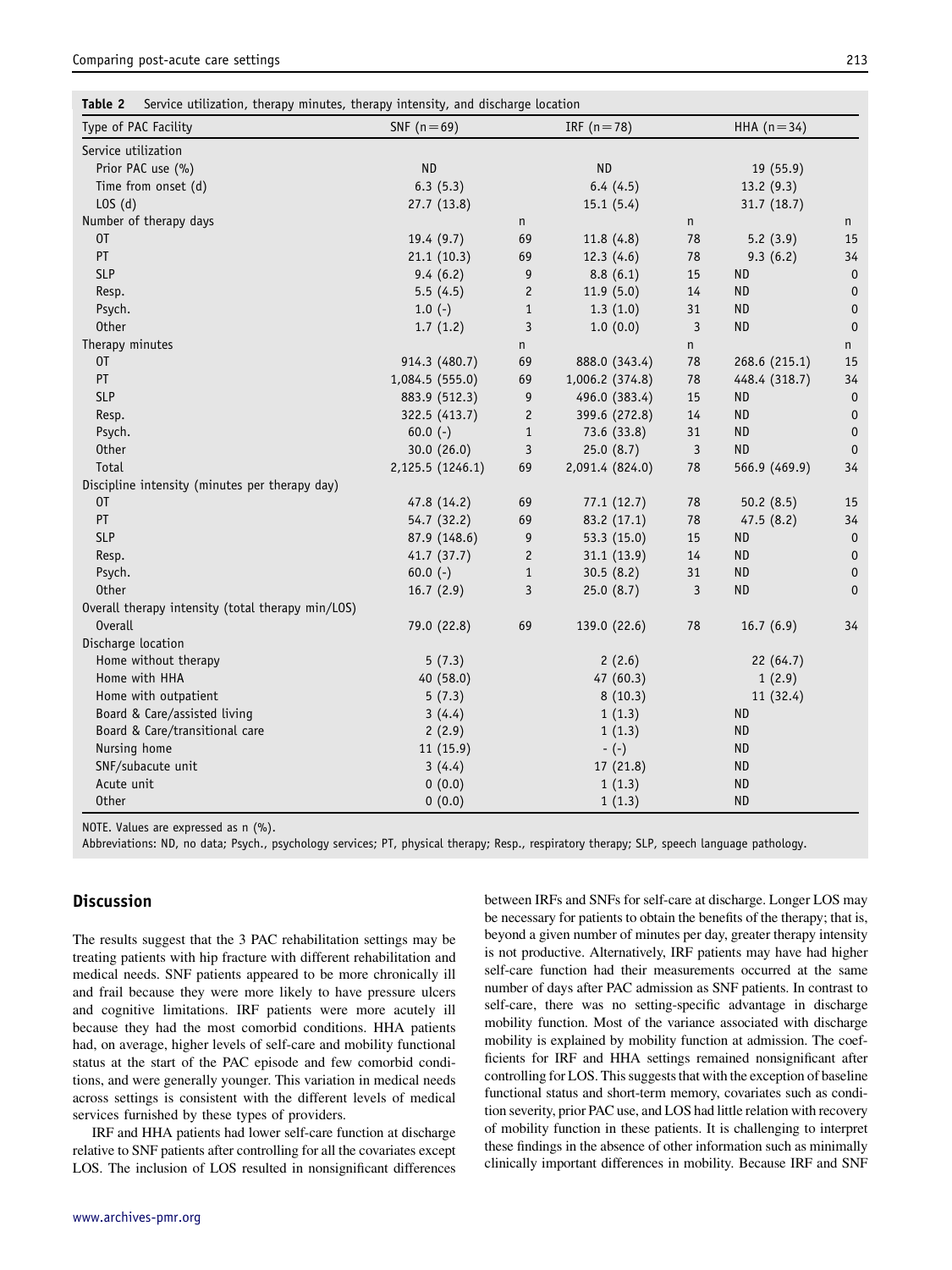<span id="page-5-0"></span>Table 3 Unadjusted functional status at discharge and functional change from admission to discharge

| Type of PAC Facility              | SNF $(n=69)$ | IRF $(n=78)$ | HHA $(n=34)$ |
|-----------------------------------|--------------|--------------|--------------|
| Functional status at<br>discharge |              |              |              |
| Self-care                         | $29.1 + 6.3$ | $28.4 + 4.0$ | $32.2 + 7.5$ |
| Mobility                          | $23.0 + 5.1$ | $22.8 + 5.1$ | $28.5 + 7.3$ |
| Functional change                 |              |              |              |
| Self-care                         | $7.5 + 4.7$  | $5.8 + 3.1$  | $5.1 + 5.0$  |
| Mobility                          | $7.8 + 4.4$  | $7.4 + 3.8$  | $8.2 + 5.7$  |
|                                   |              |              |              |

NOTE. Values expressed as mean  $\pm$  SD.

patients, on average, started with the same baseline level of mobility function, what discharge level of mobility is reasonable to expect in PAC patients with hip fracture? SNF, IRF, and HHA patients all averaged about 7 to 8 Rasch units of gain in mobility function. However, the average LOS of HHA patients was 2 weeks longer than that of SNF patients, whose average LOS, in turn, was 9 days longer than that of IRF patients. IRF and SNF patients receive about the same total minutes of therapy, while HHA patients receive only approximately 25% as many minutes.

Much has changed about PAC services following the implementation of PAC Prospective Payment Systems including reductions in LOS, different patterns of service utilization, increases in average patient severity, and changes in the PAC settings to which patients with different diagnoses are admitted. In many cases, these changes reflect not only provider response to payment incentives but also provider response to changing patient needs. For example, in the early PAC comparison studies, the average LOS for SNF patients was 23 to 33 days and for IRF patients was 16 to 19 days, while for later studies, LOS remained relatively stable for SNF patients  $(21-25d)$  but declined to around 13 to 14 days for IRF patients; these numbers are similar to those reported by Medicare Payment Advisory Commission during the same period.<sup>[9](#page-7-0)</sup> While payment incentives encourage IRFs to reduce LOS, IRFs have also seen an increase in patient average admission severity. IRF LOS has stabilized as providers learn to manage patients' needs more efficiently; yet, fewer patients are discharged to the community.<sup>[9](#page-7-0)</sup> SNFs have increased use of ultrahigh and very high resource utilization groups, which now account for about  $76\%$  of all patient days. $9$  The ultrahigh category indicates that

| Model Covariates                 |                  | Self-Care Function at Discharge |                   |                   |                   |                   |                     |  |  |
|----------------------------------|------------------|---------------------------------|-------------------|-------------------|-------------------|-------------------|---------------------|--|--|
|                                  | Step 1 $\beta$   | Step 2 $\beta$                  | Step 3 $\beta$    | Step 4 $\beta$    | Step 5 $\beta$    | Step 6 $\beta$    | Step 6 95% CI       |  |  |
| Setting                          |                  |                                 |                   |                   |                   |                   |                     |  |  |
| IRF                              | $-0.72$          | $-1.09$                         | $-1.82*$          | $-1.77*$          | $-1.73*$          | $-0.99$           | $-2.57$ to 0.58     |  |  |
| <b>HHA</b>                       | $3.38^{\dagger}$ | $2.87*$                         | $-2.31*$          | $-3.01^{\dagger}$ | $-4.09^{\dagger}$ | $-4.80^{\dagger}$ | $-7.48$ to $-2.11$  |  |  |
| Demograpics                      |                  |                                 |                   |                   |                   |                   |                     |  |  |
| Age                              |                  | $-0.14*$                        | $-0.04$           | $-0.01$           | $-0.02$           | $-0.04$           | $-0.13$ to 0.05     |  |  |
| Sex                              |                  | $-0.08$                         | 0.28              | 1.05              | 0.80              | 0.71              | $-0.65$ to 2.06     |  |  |
| Function                         |                  |                                 |                   |                   |                   |                   |                     |  |  |
| Self-care at admission           |                  |                                 | $0.95^{\ddagger}$ | $0.84^{\ddagger}$ | $0.84^{\ddagger}$ | $0.90^{\ddagger}$ | $0.71 - 1.09$       |  |  |
| Condition severity               |                  |                                 |                   |                   |                   |                   |                     |  |  |
| Type of surgery                  |                  |                                 |                   | $-0.64$           | $-0.61$           | $-0.39$           | $-1.64$ to 0.87     |  |  |
| No. of comorbid conditions       |                  |                                 |                   | $-0.25$           | $-0.28$           | $-0.26$           | $-0.55$ to 0.03     |  |  |
| Urinary incontinence             |                  |                                 |                   | $-0.71$           | $-0.57$           | $-0.59$           | $-2.07$ to 0.90     |  |  |
| Fecal incontinence               |                  |                                 |                   | 0.35              | 0.54              | 0.62              | $-1.33$ to 2.56     |  |  |
| Vision                           |                  |                                 |                   | $-1.55$           | $-1.56$           | $-1.41$           | $-2.99$ to 0.16     |  |  |
| Daily decision making            |                  |                                 |                   | 0.78              | 0.74              | 1.02              | $-0.53$ to 2.57     |  |  |
| Short-term memory                |                  |                                 |                   | $-2.62^{\dagger}$ | $-2.60^{\dagger}$ | $-3.04^{\dagger}$ | $-4.91$ to $-1.17$  |  |  |
| Mood disorder                    |                  |                                 |                   | 0.33              | 0.40              | 0.54              | $-1.41$ to 2.49     |  |  |
| Diabetes mellitus                |                  |                                 |                   | $-5.92*$          | $-5.76*$          | $-6.04*$          | $-10.80$ to $-1.28$ |  |  |
| Anemia                           |                  |                                 |                   | 0.40              | 0.40              | 0.56              | $-0.80$ to 1.92     |  |  |
| Pressure ulcer                   |                  |                                 |                   | $-1.80$           | $-2.05$           | $-2.10$           | $-4.35$ to 0.16     |  |  |
| Utilization                      |                  |                                 |                   |                   |                   |                   |                     |  |  |
| Time from onset to PAC admission |                  |                                 |                   |                   | 0.08              | 0.06              | $-0.05$ to 0.17     |  |  |
| Prior PAC usage                  |                  |                                 |                   |                   | 0.77              | 1.16              | $-1.96$ to 4.29     |  |  |
| PAC LOS                          |                  |                                 |                   |                   |                   |                   |                     |  |  |
| L <sub>0</sub> S                 |                  |                                 |                   |                   |                   | $0.07^{\dagger}$  | $0.02 - 0.12$       |  |  |
| $R^2$                            | 0.07             | 0.10                            | 0.49              | 0.57              | 0.58              | 0.60              |                     |  |  |
| Adjusted $R^2$                   | 0.06             | 0.08                            | 0.48              | 0.53              | 0.53              | 0.55              |                     |  |  |

NOTE. Base categories are setting: skilled nursing facilities; sex: female; type of surgery: internal fixation; urinary incontinence: continent at admission; fecal incontinence: continent at admission; vision: not impaired; daily decision making: not impaired; short-term memory: not impaired; mood disorder: no; diabetes mellitus: no; anemia: no; pressure ulcer: no at admission; prior PAC usage: no. Abbreviation: CI, confidence interval.

 $*$   $P < .05$ .

 $\dagger$  P<.01.

 $\frac{1}{2}$  P<.001.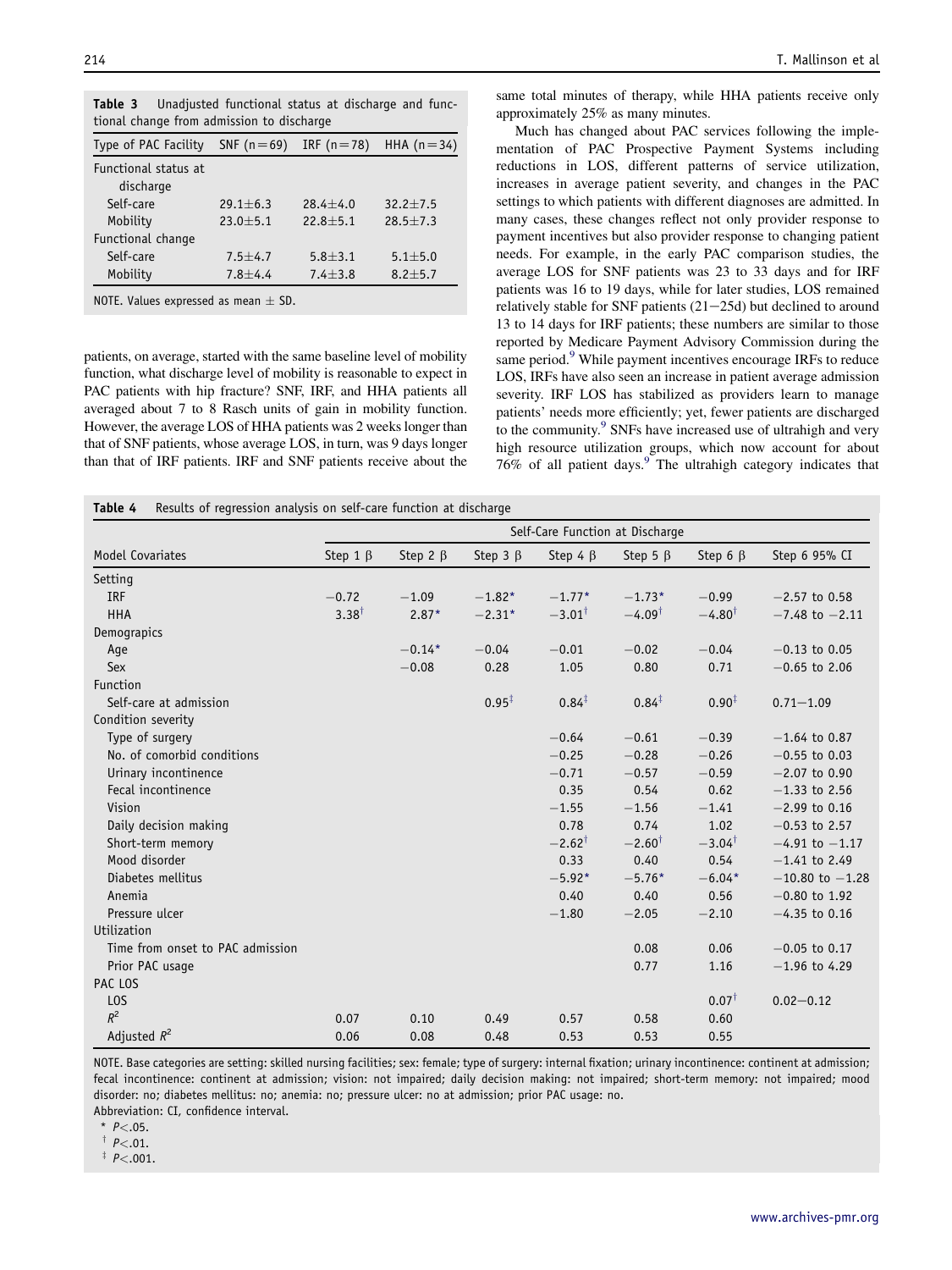#### <span id="page-6-0"></span>Table 5 Results of regression analysis on mobility function at discharge

|                                  | Mobility Function at Discharge |                |                |                   |                   |                    |                    |
|----------------------------------|--------------------------------|----------------|----------------|-------------------|-------------------|--------------------|--------------------|
| <b>Model Covariates</b>          | Step 1 $\beta$                 | Step 2 $\beta$ | Step 3 $\beta$ | Step 4 $\beta$    | Step 5 $\beta$    | Step 6 $\beta$     | Step 6 95% CI      |
| Setting                          |                                |                |                |                   |                   |                    |                    |
| IRF                              | $-0.17$                        | $-0.44$        | $-0.55$        | $-1.06$           | $-1.05$           | 0.21               | $-1.49$ to 1.90    |
| <b>HHA</b>                       | $5.81*$                        | $5.45*$        | 0.47           | $-0.19$           | 0.83              | $-0.43$            | $-3.26$ to 2.41    |
| Demographics                     |                                |                |                |                   |                   |                    |                    |
| Age                              |                                | $-0.10$        | $-0.05$        | 0.002             | 0.02              | $-0.01$            | $-0.10$ to 0.09    |
| Sex                              |                                | 0.07           | 0.22           | 0.56              | 0.70              | 0.55               | $-0.88$ to 1.99    |
| Function                         |                                |                |                |                   |                   |                    |                    |
| Mobility at admission            |                                |                | $0.96*$        | $0.85*$           | $0.89*$           | $1.07*$            | 0.84 to 1.29       |
| Condition severity               |                                |                |                |                   |                   |                    |                    |
| Type of surgery                  |                                |                |                | $-0.87$           | $-0.97$           | $-0.72$            | $-2.04$ to 0.60    |
| No. of comorbid conditions       |                                |                |                | $-0.15$           | $-0.16$           | $-0.13$            | $-0.43$ to $0.18$  |
| Urinary incontinence             |                                |                |                | $-0.11$           | $-0.08$           | $-0.08$            | $-1.65$ to 1.49    |
| Fecal incontinence               |                                |                |                | $-0.27$           | $-0.37$           | $-0.23$            | $-2.24$ to 1.77    |
| Vision                           |                                |                |                | $-1.34$           | $-1.56$           | $-1.50$            | $-3.13$ to 0.13    |
| Daily decision making            |                                |                |                | $-0.77$           | $-0.79$           | $-0.44$            | $-2.06$ to 1.17    |
| Short-term memory                |                                |                |                | $-2.16^{\dagger}$ | $-2.20^{\dagger}$ | $-2.94^{\ddagger}$ | $-4.90$ to $-0.97$ |
| Mood disorder                    |                                |                |                | $-0.62$           | $-0.81$           | $-0.58$            | $-2.63$ to 1.46    |
| Diabetes mellitus                |                                |                |                | $-2.09$           | $-1.88$           | $-1.81$            | $-6.88$ to 3.27    |
| Anemia                           |                                |                |                | 0.67              | 0.65              | 0.87               | $-0.57$ to 2.30    |
| Pressure ulcer                   |                                |                |                | $-0.38$           | $-0.54$           | $-0.52$            | $-2.91$ to 1.87    |
| Utilization                      |                                |                |                |                   |                   |                    |                    |
| Time from onset to PAC admission |                                |                |                |                   | 0.04              | 0.01               | $-0.10$ to 0.13    |
| Prior PAC usage                  |                                |                |                |                   | $-2.84$           | $-2.67$            | $-6.04$ to 0.71    |
| PAC LOS                          |                                |                |                |                   |                   |                    |                    |
| L <sub>0</sub> S                 |                                |                |                |                   |                   | $0.12*$            | $0.06 - 0.18$      |
| $R^2$                            | 0.15                           | 0.16           | 0.45           | 0.51              | 0.52              | 0.56               |                    |
| Adjusted $R^2$                   | 0.14                           | 0.14           | 0.43           | 0.46              | 0.46              | 0.51               |                    |

NOTE. Base categories are setting: skilled nursing facilities; sex: female; type of surgery: internal fixation; urinary incontinence: continent at admission; fecal incontinence: continent at admission; vision: not impaired; daily decision making: not impaired; short-term memory: not impaired; mood disorder: no; diabetes mellitus: no; anemia: no; pressure ulcer: no at admission; prior PAC usage: no. Abbreviation: CI, confidence interval.

 $P < .001$ .

 $\dagger$  P<.05.

 $P < .01$ .

patients receive more than 720 minutes of therapy per day; the very high category indicates that patients receive 520 to 719 minutes per day. Consequently, SNFs may be delivering care more like IRFs with regard to the intensity of therapy services.<sup>[9](#page-7-0)</sup> Use of HHA services has also increased in terms of both the number of beneficiaries and the number of episodes per beneficiary. Therapy services now make up 33% of all HHA visits.<sup>[9](#page-7-0)</sup> While Medicare Payment Advisory Commission suggests that this is a response to payment incentives, it is equally plausible that patients are discharged from acute care sicker and more functionally impaired; therefore, more therapy may be needed.

Such changes raise questions about how rehabilitation can and should be provided to patients, to what extent setting-specific differences play a role, and directions for PAC setting comparative effectiveness research. $^{28}$  $^{28}$  $^{28}$  A major limitation with current studies, including this one, is that they do not account for selection bias.<sup>[9](#page-7-0)</sup> While Buntin et al<sup>[8](#page-7-0)</sup> attempted to correct for selection bias by controlling for unmeasured or unknown covariates that vary by settings, it is the correlation between those factors related to the outcome and selection of the sample that are unobserved that biases the estimates.[29](#page-8-0) In addition, the development of a uniform patient assessment such as the Continuity Assessment Record and

[www.archives-pmr.org](http://www.archives-pmr.org)

Evaluation item set addresses the concern of measuring function equivalently across settings. $30$  Our study suggests that modeling self-care and mobility as separate outcomes can reveal important differences. Future studies should include end-point data collection that is at the same time after PAC admission in each setting.

This is the first study to compare functional outcomes across PAC settings in which self-care and mobility outcomes are modeled separately. Although some HHA patients received prior PAC services, we attempted to control this factor in analyses. OT is not a qualifying service for HHA care. Despite the clear selfcare disability in the patients in this study on admission to HHA, few received OT services, and HHA patients had lower discharge self-care function.

#### Study limitations

Study limitations include a small sample. These data are from only 2 census areas and are not representative of the United States. Like other studies comparing rehabilitation outcomes, we recruited high-quality providers, which may have introduced selection bias. Although we noted the presence of comorbidities, we did not document comorbidity severity. A limit of 10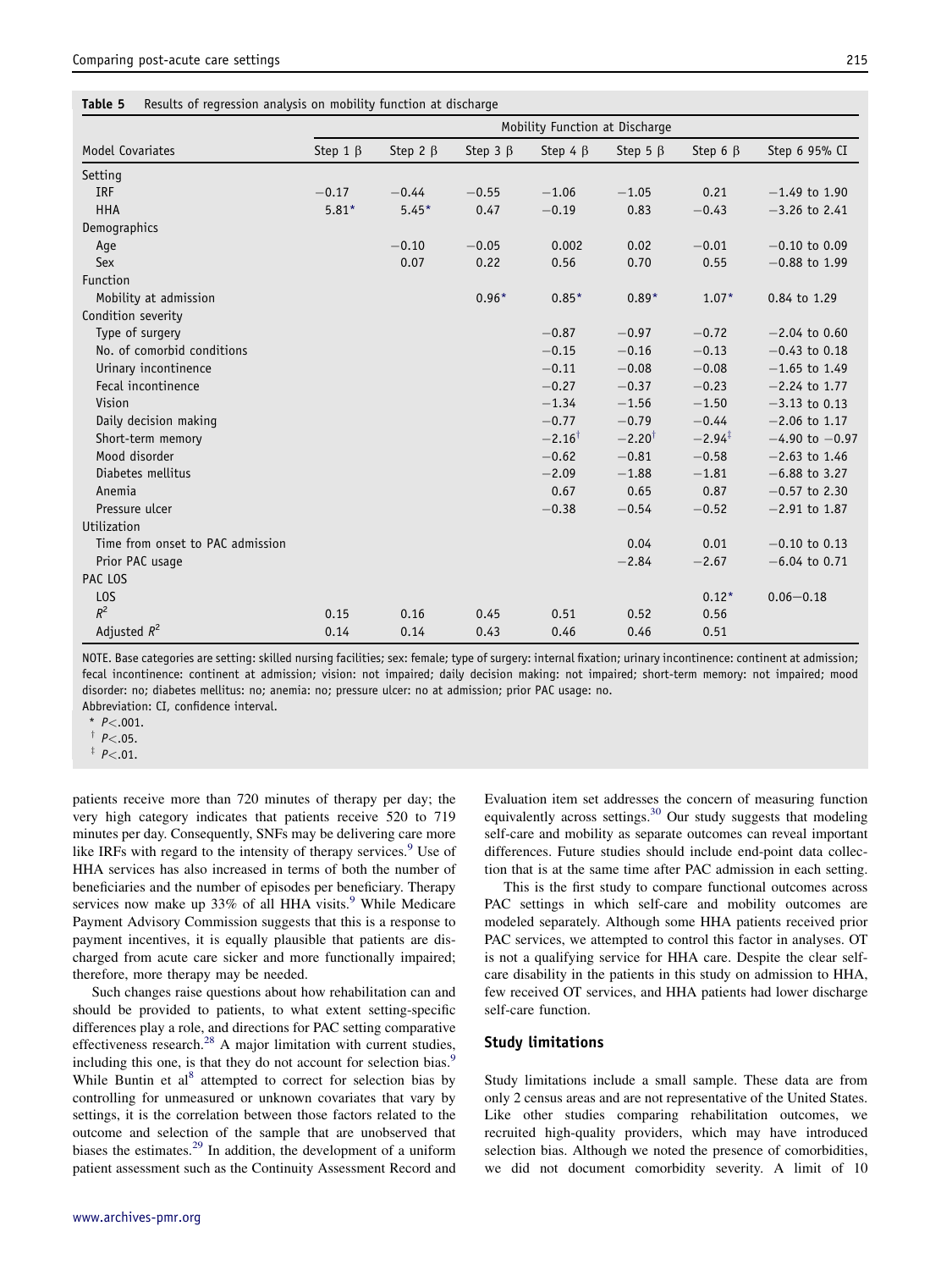<span id="page-7-0"></span>comorbidities may have created an artificial ceiling. We attempted to control for differences in patient characteristics across settings. To the extent we may not have measured the most relevant covariates, we may have over- or underestimated the effect of setting. In addition, because we included a large number of variables to account for patient characteristics, the significance of individual coefficients may be overstated.

# Conclusions

We found a stronger setting-specific effect when predicting selfcare at discharge but a weaker impact when examining mobility at discharge. Controlling for LOS affected results for self-care at discharge but not for mobility. LOS, a defining structural feature of PAC settings, differed while IRF and SNF patients received about the same total minutes of therapy. While the PAC settings appear to address patients' differing medical issues, it remains unclear to which extent rehabilitation intensity, content of therapy, or natural recovery is affecting changes in functional status.

This study adds to the literature comparing the effectiveness of different PAC rehabilitation settings for patients with a hip fracture. The field of rehabilitation has limited, psychometrically robust, and comparable measures of functional status and medical severity across PAC settings, and minimally clinically important differences of these measures have not been established. In addition, there is limited evidence-based consensus for the factors influencing recovery that should be routinely included in prediction models or about how and when to measure them. If there is to be progress in comparative effectiveness studies of rehabilitation outcomes, these measurement limitations must be resolved.

# Suppliers

- a. Winsteps. Available at: [www.winsteps.com.](http://www.winsteps.com)
- b. StataCorp LP, 4905 Lakeway Drive, College Station, TX 77845.

### Keywords

Hip fracture; Recovery of function; Rehabilitation; Skilled nursing facilities

# Corresponding author

Trudy Mallinson, PhD, OTR/L, Department of Occupational Science and Occupational Therapy, University of Southern California, 1540 Alcazar St, CHP 133, Los Angeles, CA 90089. E-mail address: [trudy@gwu.edu.](mailto:trudy@gwu.edu)

#### References

- 1. [Hall MJ, DeFrances CJ, Williams SN, Golosinskiy A,](http://refhub.elsevier.com/S0003-9993(13)00518-2/sref1) [Schwartzman A. National Hospital Discharge Survey: 2007 summary.](http://refhub.elsevier.com/S0003-9993(13)00518-2/sref1) [Natl Health Stat Rep 2010:1-20, 24.](http://refhub.elsevier.com/S0003-9993(13)00518-2/sref1)
- 2. [Hannan EL, Magaziner J, Wang JJ, et al. Mortality and locomotion 6](http://refhub.elsevier.com/S0003-9993(13)00518-2/sref2) [months after hospitalization for hip fracture: risk factors and risk](http://refhub.elsevier.com/S0003-9993(13)00518-2/sref2)[adjusted hospital outcomes. JAMA 2001;285:2736-42](http://refhub.elsevier.com/S0003-9993(13)00518-2/sref2).
- 3. [Brauer CA, Coca-Perraillon M, Cutler DM, Rosen AB. Incidence and](http://refhub.elsevier.com/S0003-9993(13)00518-2/sref3) [mortality of hip fractures in the United States. JAMA 2009;302:1573-9.](http://refhub.elsevier.com/S0003-9993(13)00518-2/sref3)
- 4. [Wright NC, Saag KG, Curtis JR, et al. Recent trends in hip fracture](http://refhub.elsevier.com/S0003-9993(13)00518-2/sref4) [rates by race/ethnicity among older US adults. J Bone Miner Res](http://refhub.elsevier.com/S0003-9993(13)00518-2/sref4) [2012;27:2325-32](http://refhub.elsevier.com/S0003-9993(13)00518-2/sref4).
- 5. [Becker DJ, Yun H, Kilgore ML, et al. Health services utilization after](http://refhub.elsevier.com/S0003-9993(13)00518-2/sref5) [fractures: evidence from Medicare. J Gerontol A Biol Sci Med Sci](http://refhub.elsevier.com/S0003-9993(13)00518-2/sref5) [2010;65:1012-20](http://refhub.elsevier.com/S0003-9993(13)00518-2/sref5).
- 6. [Gage B, Morley M, Inger M, Smith L. Post-acute care episodes](http://refhub.elsevier.com/S0003-9993(13)00518-2/sref6) [expanded analytic file: final report prepared for Assistant Secretary](http://refhub.elsevier.com/S0003-9993(13)00518-2/sref6) [for Planning and Evaluation \(ASPE\). Waltham: RTI International;](http://refhub.elsevier.com/S0003-9993(13)00518-2/sref6) [2011](http://refhub.elsevier.com/S0003-9993(13)00518-2/sref6).
- 7. [Boockvar KS, Litke A, Penrod JD, et al. Patient relocation in the](http://refhub.elsevier.com/S0003-9993(13)00518-2/sref7) [6 months after hip fracture: risk factors for fragmented care. J Am](http://refhub.elsevier.com/S0003-9993(13)00518-2/sref7) [Geriatr Soc 2004;52:1826-31](http://refhub.elsevier.com/S0003-9993(13)00518-2/sref7).
- 8. [Buntin MB, Colla CH, Deb P, Sood N, Escarce JJ. Medicare spending](http://refhub.elsevier.com/S0003-9993(13)00518-2/sref8) [and outcomes after postacute care for stroke and hip fracture. Med](http://refhub.elsevier.com/S0003-9993(13)00518-2/sref8) [Care 2010;48:776-84.](http://refhub.elsevier.com/S0003-9993(13)00518-2/sref8)
- 9. [Medicare Payment Advisory Committee. Report to the Congress:](http://refhub.elsevier.com/S0003-9993(13)00518-2/sref9) [Medicare payment policy. Washington \(DC\): Medicare Payment](http://refhub.elsevier.com/S0003-9993(13)00518-2/sref9) [Advisory Committee; March 1, 2010](http://refhub.elsevier.com/S0003-9993(13)00518-2/sref9).
- 10. [Deutsch A, Granger CV, Fiedler RC, et al. Outcomes and reim](http://refhub.elsevier.com/S0003-9993(13)00518-2/sref10)[bursement of inpatient rehabilitation facilities and subacute rehabili](http://refhub.elsevier.com/S0003-9993(13)00518-2/sref10)[tation programs for Medicare beneficiaries with hip fracture. Med](http://refhub.elsevier.com/S0003-9993(13)00518-2/sref10) [Care 2005;43:892-901](http://refhub.elsevier.com/S0003-9993(13)00518-2/sref10).
- 11. [Kramer AM, Steiner JF, Schlenker RE, et al. Outcomes and costs after](http://refhub.elsevier.com/S0003-9993(13)00518-2/sref11) [hip fracture and stroke: a comparison of rehabilitation settings. JAMA](http://refhub.elsevier.com/S0003-9993(13)00518-2/sref11) [1997;277:396-404](http://refhub.elsevier.com/S0003-9993(13)00518-2/sref11).
- 12. [Kane RL, Chen Q, Finch M, Blewett L, Burns R, Moskowitz M.](http://refhub.elsevier.com/S0003-9993(13)00518-2/sref12) [Functional outcomes of posthospital care for stroke and hip fracture](http://refhub.elsevier.com/S0003-9993(13)00518-2/sref12) [patients under Medicare. J Am Geriatr Soc 1998;46:1525-33](http://refhub.elsevier.com/S0003-9993(13)00518-2/sref12).
- 13. [Munin MC, Putman K, Hsieh CH, et al. Analysis of rehabilitation](http://refhub.elsevier.com/S0003-9993(13)00518-2/sref13) [activities within skilled nursing and inpatient rehabilitation facilities](http://refhub.elsevier.com/S0003-9993(13)00518-2/sref13) [after hip replacement for acute hip fracture. Am J Phys Med Rehabil](http://refhub.elsevier.com/S0003-9993(13)00518-2/sref13) [2010;89:530-40](http://refhub.elsevier.com/S0003-9993(13)00518-2/sref13).
- 14. [Munin MC, Seligman K, Dew MA, et al. Effect of rehabilitation site](http://refhub.elsevier.com/S0003-9993(13)00518-2/sref14) [on functional recovery after hip fracture. Arch Phys Med Rehabil](http://refhub.elsevier.com/S0003-9993(13)00518-2/sref14) [2005;86:367-72](http://refhub.elsevier.com/S0003-9993(13)00518-2/sref14).
- 15. [Munin MC, Begley A, Skidmore ER, Lenze EJ. Influence of reha](http://refhub.elsevier.com/S0003-9993(13)00518-2/sref15)[bilitation site on hip fracture recovery in community-dwelling subjects](http://refhub.elsevier.com/S0003-9993(13)00518-2/sref15) [at 6-month follow-up. Arch Phys Med Rehabil 2006;87:1004-6.](http://refhub.elsevier.com/S0003-9993(13)00518-2/sref15)
- 16. [Tian W, DeJong G, Munin MC, Smout R. Patterns of rehabilitation](http://refhub.elsevier.com/S0003-9993(13)00518-2/sref16) [after hip arthroplasty and the association with outcomes: an episode of](http://refhub.elsevier.com/S0003-9993(13)00518-2/sref16) [care view. Am J Phys Med Rehabil 2010;89:905-18.](http://refhub.elsevier.com/S0003-9993(13)00518-2/sref16)
- 17. [Mallinson TR, Bateman J, Tseng HY, et al. A comparison of discharge](http://refhub.elsevier.com/S0003-9993(13)00518-2/sref17) [functional status after rehabilitation in skilled nursing, home health,](http://refhub.elsevier.com/S0003-9993(13)00518-2/sref17) [and medical rehabilitation settings for patients after lower-extremity](http://refhub.elsevier.com/S0003-9993(13)00518-2/sref17) [joint replacement surgery. Arch Phys Med Rehabil 2011;92:712-20.](http://refhub.elsevier.com/S0003-9993(13)00518-2/sref17)
- 18. [Foss NB, Kristensen MT, Kehlet H. Anaemia impedes functional](http://refhub.elsevier.com/S0003-9993(13)00518-2/sref18) [mobility after hip fracture surgery. Age Ageing 2008;37:173-8.](http://refhub.elsevier.com/S0003-9993(13)00518-2/sref18)
- 19. [Semel J, Gray JM, Ahn HJ, Nasr H, Chen JJ. Predictors of outcome](http://refhub.elsevier.com/S0003-9993(13)00518-2/sref19) [following hip fracture rehabilitation. PM R 2010;2:799-805](http://refhub.elsevier.com/S0003-9993(13)00518-2/sref19).
- 20. [Baumgarten M, Margolis DJ, Orwig DL, et al. Pressure ulcers in](http://refhub.elsevier.com/S0003-9993(13)00518-2/sref20) [elderly patients with hip fracture across the continuum of care. J Am](http://refhub.elsevier.com/S0003-9993(13)00518-2/sref20) [Geriatr Soc 2009;57:863-70](http://refhub.elsevier.com/S0003-9993(13)00518-2/sref20).
- 21. [Lenze EJ, Munin MC, Dew MA, et al. Adverse effects of depression](http://refhub.elsevier.com/S0003-9993(13)00518-2/sref21) [and cognitive impairment on rehabilitation participation and recovery](http://refhub.elsevier.com/S0003-9993(13)00518-2/sref21) [from hip fracture. Int J Geriatr Psychiatry 2004;19:472-8](http://refhub.elsevier.com/S0003-9993(13)00518-2/sref21).
- 22. [Lai JS, Velozo CA, Linacre JM. Adjusting for rater severity in an](http://refhub.elsevier.com/S0003-9993(13)00518-2/sref22) [unlinked functional independence measure national database: an](http://refhub.elsevier.com/S0003-9993(13)00518-2/sref22) [application of the many facets Rasch model. In: Smith RM, editor.](http://refhub.elsevier.com/S0003-9993(13)00518-2/sref22) [Physical medicine and rehabilitation: state of the art reviews. Phila](http://refhub.elsevier.com/S0003-9993(13)00518-2/sref22)[delphia: Hanley & Belfus, Inc; 1997. p 325-32.](http://refhub.elsevier.com/S0003-9993(13)00518-2/sref22)
- 23. [Wright BD, Stone M. Best test design. Chicago: MESA Pr; 1979.](http://refhub.elsevier.com/S0003-9993(13)00518-2/sref23)
- 24. Bond [TG, Fox CM. Applying the Rasch model: fundamental](http://refhub.elsevier.com/S0003-9993(13)00518-2/sref24) [measurement in the human sciences. Mahwah: Erlbaum; 2001.](http://refhub.elsevier.com/S0003-9993(13)00518-2/sref24)
- 25. [Mallinson T. Rasch analysis of repeated measures. Rasch Meas Trans](http://refhub.elsevier.com/S0003-9993(13)00518-2/sref25) [2011;25:1317.](http://refhub.elsevier.com/S0003-9993(13)00518-2/sref25)
- 26. [Acock AC. A gentle introduction to Stata. Revised 3rd ed. College](http://refhub.elsevier.com/S0003-9993(13)00518-2/sref26) [Station: Stata Pr; 2012](http://refhub.elsevier.com/S0003-9993(13)00518-2/sref26).